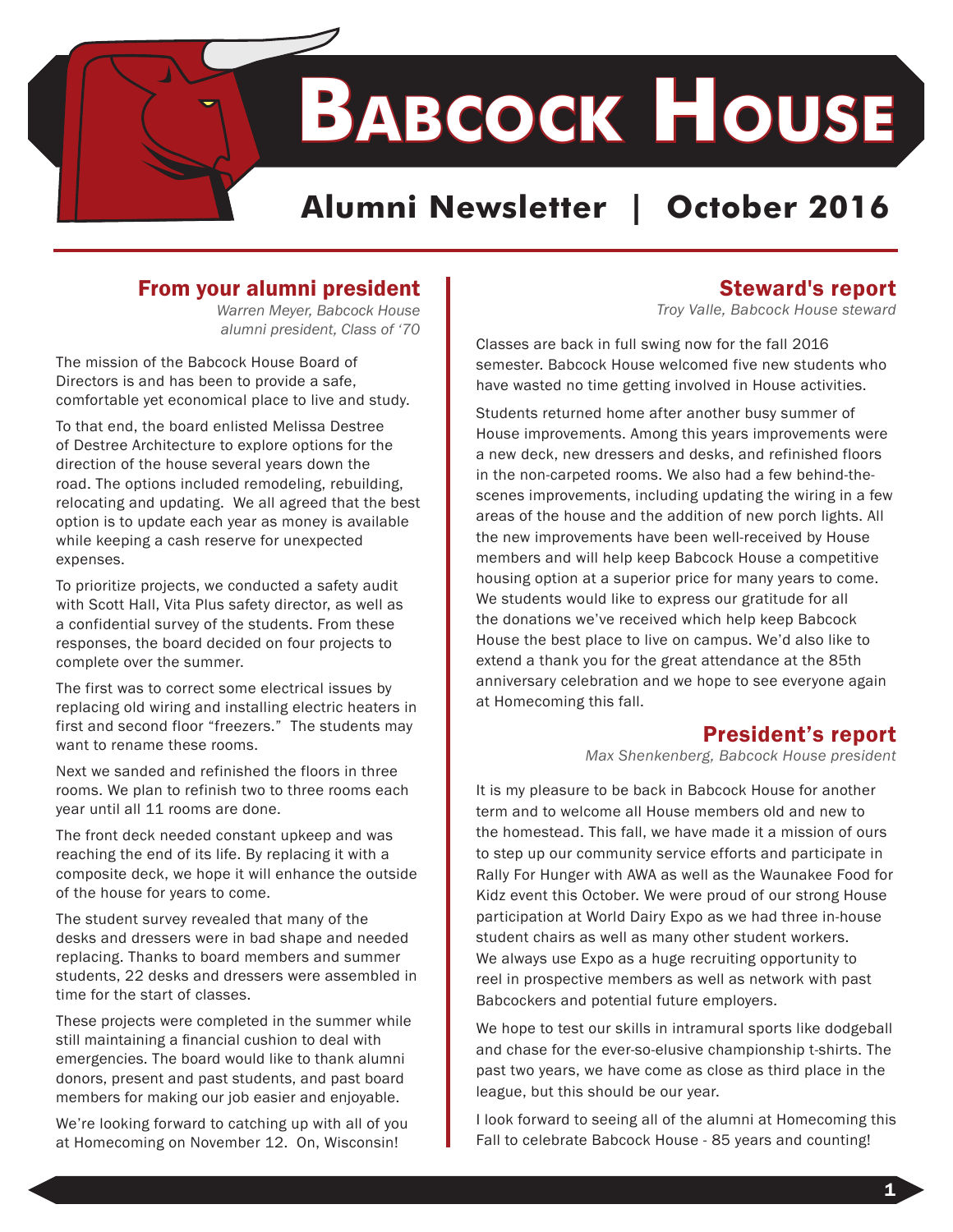# **Babcock House Alumni**

#### It was a great 85th!

*Shane Williams, Babcock House alumni vice president, Class of '09*

On April 9, Babcock House alumni and friends gathered at the Best Western Inntowner to celebrate the 85th anniversary of the House.

With more than 175 people in attendance, it was a fine day to meet and mingle with present and former House members and share stories from glory days past and present. Just up the street, the House was open to alumni throughout the afternoon, allowing them to meet the current students, tour the House, and see all of the recent renovation projects.

After a fish fry dinner, the board of directors introduced themselves and updated the crowd on the financial status of the House, spoke of the upcoming renovation projects for the summer of 2016, highlighted the House scholarship fund, and presented former president Scott Munes with a gift for his help and commitment during his recently expired term on the Board.

Alumni enjoyed the chance to learn more about the current Babcock House members as Max Shenkenberg, president, introduced his fellow members.

The room was filled with laughter and conversation following the meal, and the good times (and few hands of Sheepshead) continued until the banquet hall closed down later in the evening. Old friendships were rekindled, new bonds were formed, and the memories of 85 great years reminded us all how lucky we've been to be involved in Babcock House. A heartfelt thank you goes out to all in attendance, especially to those who sponsored student meals and to those who made financial contributions to the House - more than \$2,000 was raised during the event for future House projects. We'll see you all in a few years when we gather together again to celebrate 90 successful years of the Babcock House!

### We have a new email address!

Need to get in touch with your Babcock House alumni friends? We have a new email address: babcockhousealumni@gmail.com. Please email us if you would like to receive your Babcock House newsletter electronically. You can save us a few bucks if you do!

### Meet the new crew

A new crew of students is quickly embracing the House, the Home and the Tradition of Babcock. Put a face to these names and profiles at the upcoming Homecoming Annual Meeting!

#### Dan Flick | Gooding, Idaho | Master's student | Biological systems engineering

*Favorite hobby:* Downhill snow skiing

*Future plans:* Take over and expand the family farm and cattle ranch "Being new to Wisconsin and not knowing anyone when I moved here was somewhat intimidating. Getting to meet some people outside of work through Babcock was nice and made me feel more at home here at the UW."

#### Tyler Vande Wettering | Greenleaf, Wisconsin | Sophomore | Dairy science

*Favorite hobby:* Hockey

*Favorite House meal:* Breakfast for dinner

"I chose Babcock House not only as a place to live, but also as an opportunity to meet people and build connections along the way."

#### Isaac Brahm | Manitowoc, Wisconsin | Senior | Engineering mechanics and astronautics

*Favorite hobby:* Doing homework and crying myself to sleep *Future plans:* Get a job and join real world

"I chose Babcock House because of the people. They have been some of the best friends I've ever had and I finally decided to join the team."

#### Katelyn Van Treeck | Sheboygan Falls, Wisconsin | Senior | Agronomy

*Favorite hobbies:* Playing piano, raising chickens and hanging out with my dog

*Future plans:* Return to my family's seed farm

"The agricultural environment of the House is what I was looking for and I love how close it is to campus."

#### Benjamin Rozum | Cato, Wisconsin | Freshman | Food science *Favorite hobby:* Golfing

*Future plans:* Finish school first and figure out life later

"Having a few relatives as previous Babcock House members made me interested in the House from a very young age. After staying in the dorms for a week one summer, I knew the House was my best future option. A few weeks into the House now have proven that I made the right choice."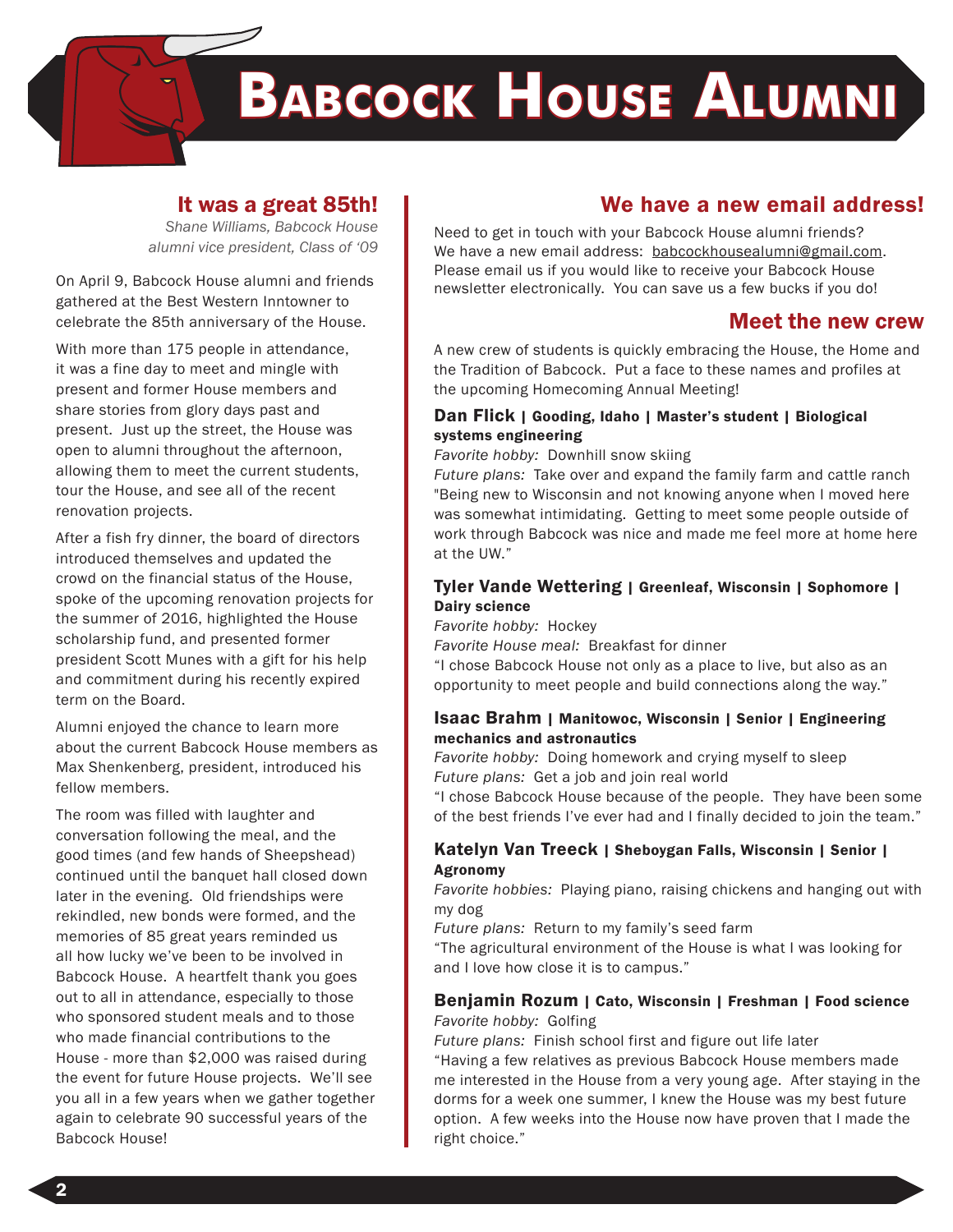# **Newsletter | October 2016**

# *Let's Go Red!*

# **Homecoming & Babcock House Annual Meeting**

# *Saturday, November 12, 2016*

12:30 p.m. | Annual Meeting *Recap of House financials, scholarship presentations, board election and tailgate meal*

> 2:30 p.m. | Kick off *UW Badgers take on the Illini of the University of Illinois*



# Park here!

Will you make the trip to campus this fall to cheer on our Wisconsin Badgers football team? If so, remember Babcock House is a convenient place to park. Just a few blocks from Camp Randall Stadium, you can celebrate game day like old times before kick-off. Parking is just \$15 per vehicle. See you at the game!

# The most fun you'll have on any board

Here's a great way to have a big impact on the future of Babcock House: Serve on the Babcock House Alumni Board of Directors! The board meets about eight times each year in a casual setting at the House. Most meetings are preceded by a meal with the students. Members of the Board of Directors are elected at the Annual Meeting and serve five-year terms.

This year's elections will take place on Saturday, November 12 at 12:30 p.m. We have one spot to fill on the board this year.

Contact Warren Meyer, Babcock House alumni president (warrenx46@gmail.com) with any questions you may have about serving on the Babcock House Board of Directors.

#### Bring in the new Babcockers

*Nolan Barrette, Babcock House PR director* 

I'm honored to be the Babcock House public relations director. This year, it seems we have an awesome group of students living in the House and I'm excited to see what the next few months have in store for all of us. We now have a full house and are already looking ahead to next year. As of now, we have 12 spots opening in the House for the Fall 2017 semester.

If you know of anyone who would be interested in living at Babcock House, please have them contact me at nbarrette@wisc.edu or 608.574.4698.

On, Wisconsin!